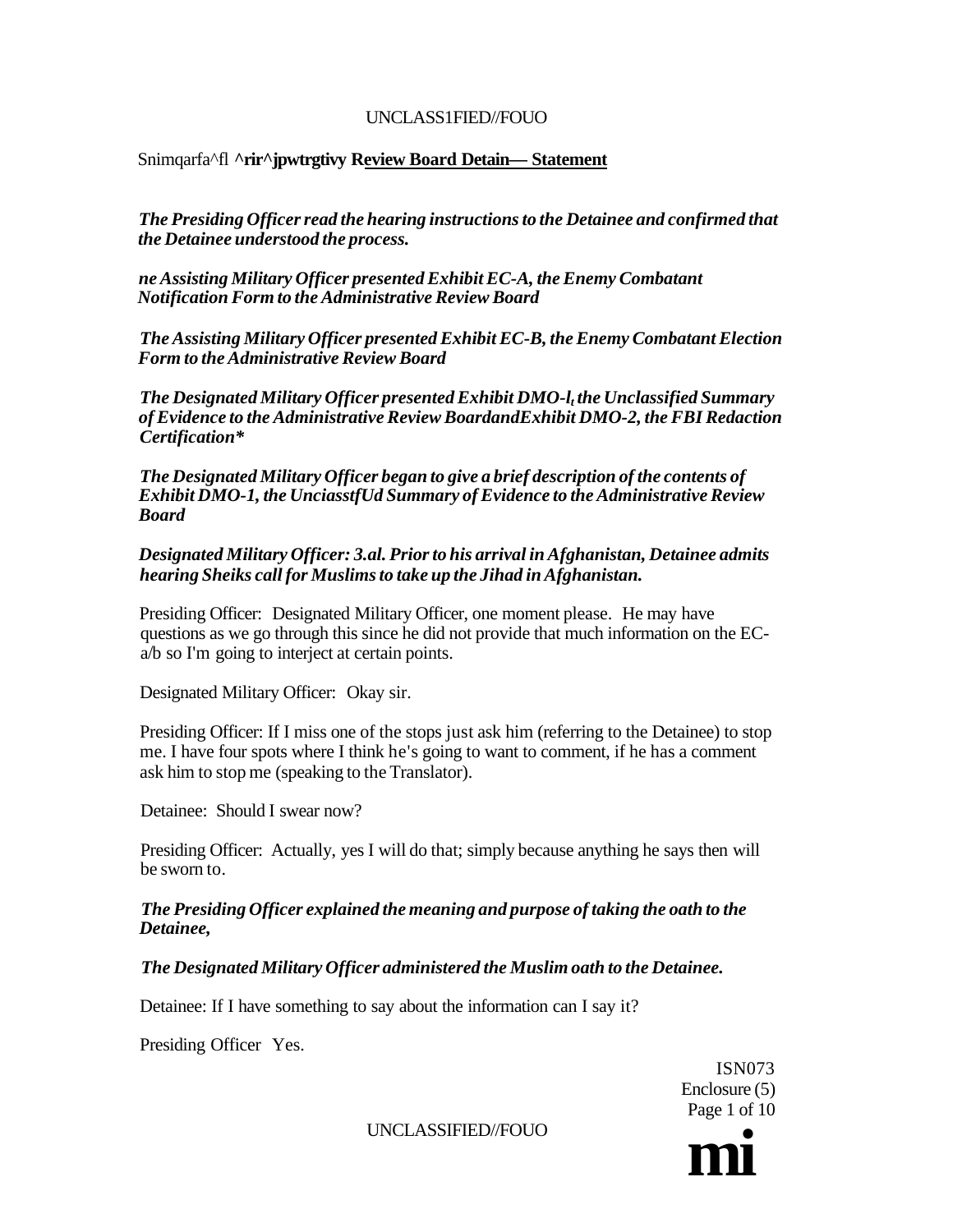### *The Designated Military Officer continued to read the Unclassified Summary of Evidence.*

### *S.a.2 The Detainee stated it was his "duty " to travel to Afghanistan and fight with the Taliban forces who were fighting against the Northern Alliance.*

**Detainee: When I went to Afghamstan it wasn't in my will to go and fight for the Taliban-I went there to visit my brother. My brother called me from Afghanistan and tried to get to me to come to Afghanistan. He was talking to me about the Taliban but I didn't listen to him. But he came to me with sympathy because he likes me a lot and I like him a lot; my dad had passed away months before that I missed my brother and I wanted to be with him. He said if I didn't want to come and fight with the Taliban, I could come and stay with him for four months. He said that ifl wanted to go and fight with the Taliban, I would do that longer. The main reason was my brother, not the Taliban or the Northern Alliance. The most important thing was my brother. It doesn't make any difference to me who is the Taliban or who is the Northern Alliance.** 

*3.O.3. Upon his arrival in Quetta, Pakistan, the Detainee entered a taxi and asked to be taken to the "Taliban Building," where he spent the night with other Arabs.* 

### *The Detainee stated that he wanted to go back and address the first bullet of the summary.*

*3a. I. Prior to his arrival in Afghanistan, Detainee admits hearing Sheiks call for Muslims to take up the Jihad in Afghanistan.* 

**Detainee: Me and others would listen to the radio stations for the Sheiks and they were talking about tearing down one of the statues mere. I go to the mosque and I listen as others listen but he was talking about going to destroying one of the statues. When I was listening to these speeches, I could have went right away after listening to them but I didn't My brother tried many times to bring me to Afghanistan. When he said just come over for four months and just sit with me; I agreed to go.** 

*3, a. 3, Upon his arrival in Quetta, Pakistan, the Detainee entered a taxi and asked to be taken to the "Taliban Building," where he spent the night with other Arabs.* 

#### **Detainee: That was the only way for me to do it so I could see my brother.**

*3.Q.4. The Detainee traveled in the summer of 2001 from Saudi Arabia to Pakistan then into Quetta, Afghanistan, where he sought out Taliban members.* 

#### **Detainee: That's right because I could not get to my brother just through any other way.**

*3.a.5. While inQuetta, the Detainee told Taliban members that he was on his way to the "front line" in Kabul.* 

> **ISN073 Enclosure (5) Page 2 of 10**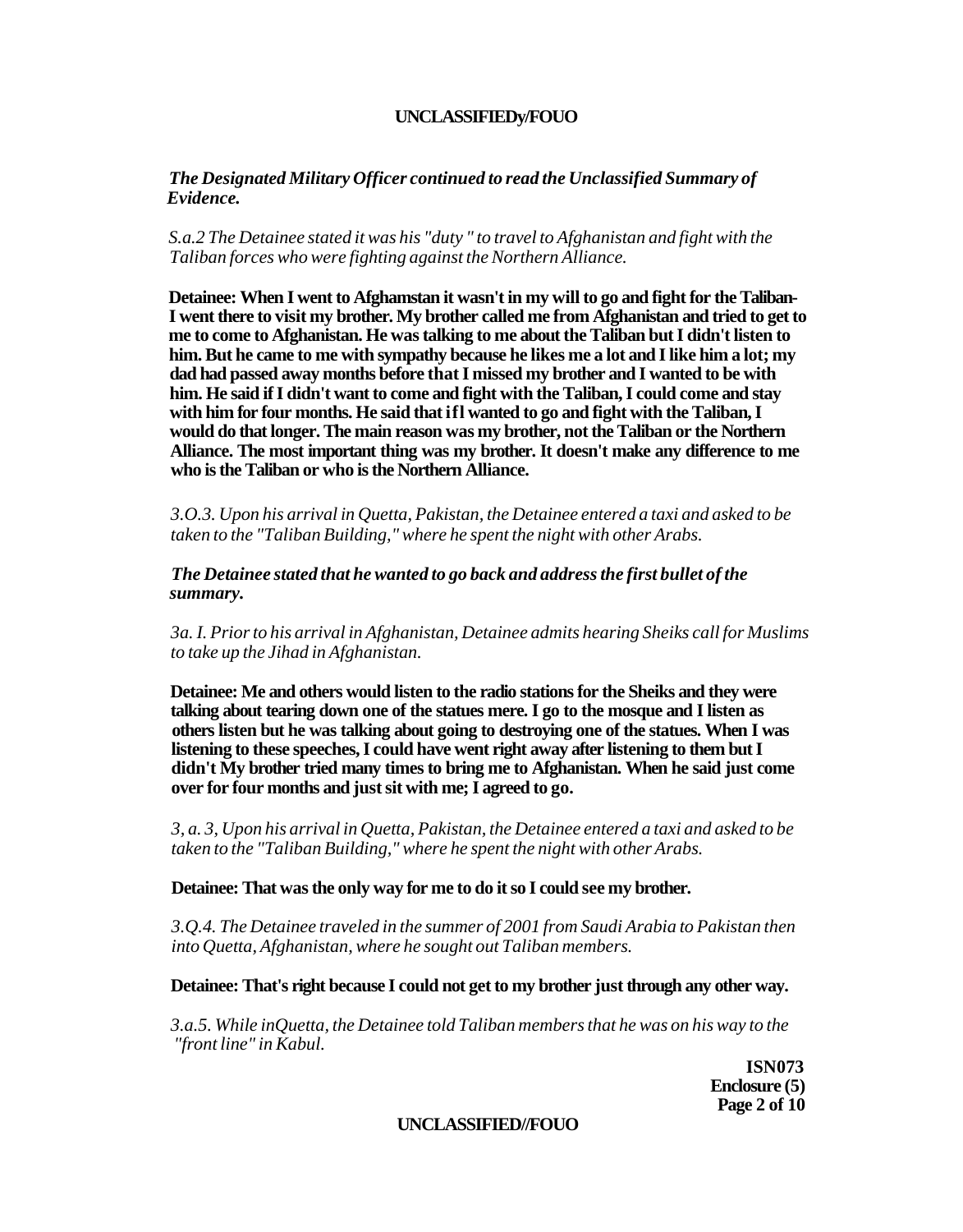**Detainee: Yes. That is right because my brother was on the front tine. He wasn't on the front line, but behind the front line.** 

**Presiding Officer: Did he say secondary?** 

**Detainee: The one behind the front line.** 

**Presiding Officer: Okay.** 

**Detainee: My brother was there and I met him and we went to the North.** 

*3.O.6. Leaving Quetta the Detainee traveled withfour other males\* Including at least one member of the Taliban\* to Kabul, where he was then transported to the "secondary line " and met up with his brother. Later they were on the front line, where he was issued a weapon.* 

**Detainee: 1 didn't get any weapon.** 

**Presiding Officer: I'm sorry?** 

**Detainee: I didn't get any weapon.** 

*3.a. 7. The Detainee surrendered in Mazar-ESharifand was put in Jenkiprison where he was wounded in the prison uprising.* 

**Detainee: Yes. I was m the same ixwition (referring to the way he was sitting). I didn't fight. I was just sitting there, and I got injured.** 

**Presiding Officer: Okay.** 

*3. b. 1. The Detainee traveled to Khawajaghar and received weopons training in the use of hand grenades,* 

**Detainee: Yes.** 

*3.b.2. The Detainee made a separate\* earlier trip to Afghanistan to train on the use of a Kalashnikov.* 

**Detainee: Right.** 

*3.c.l. The Detainee admitted that one of his brothers had traveled to Afghanistan to fight with the Taliban forces.* 

**Detainee: Yes.** 

**ISN073 Enclosure (5) Page 3 of 10**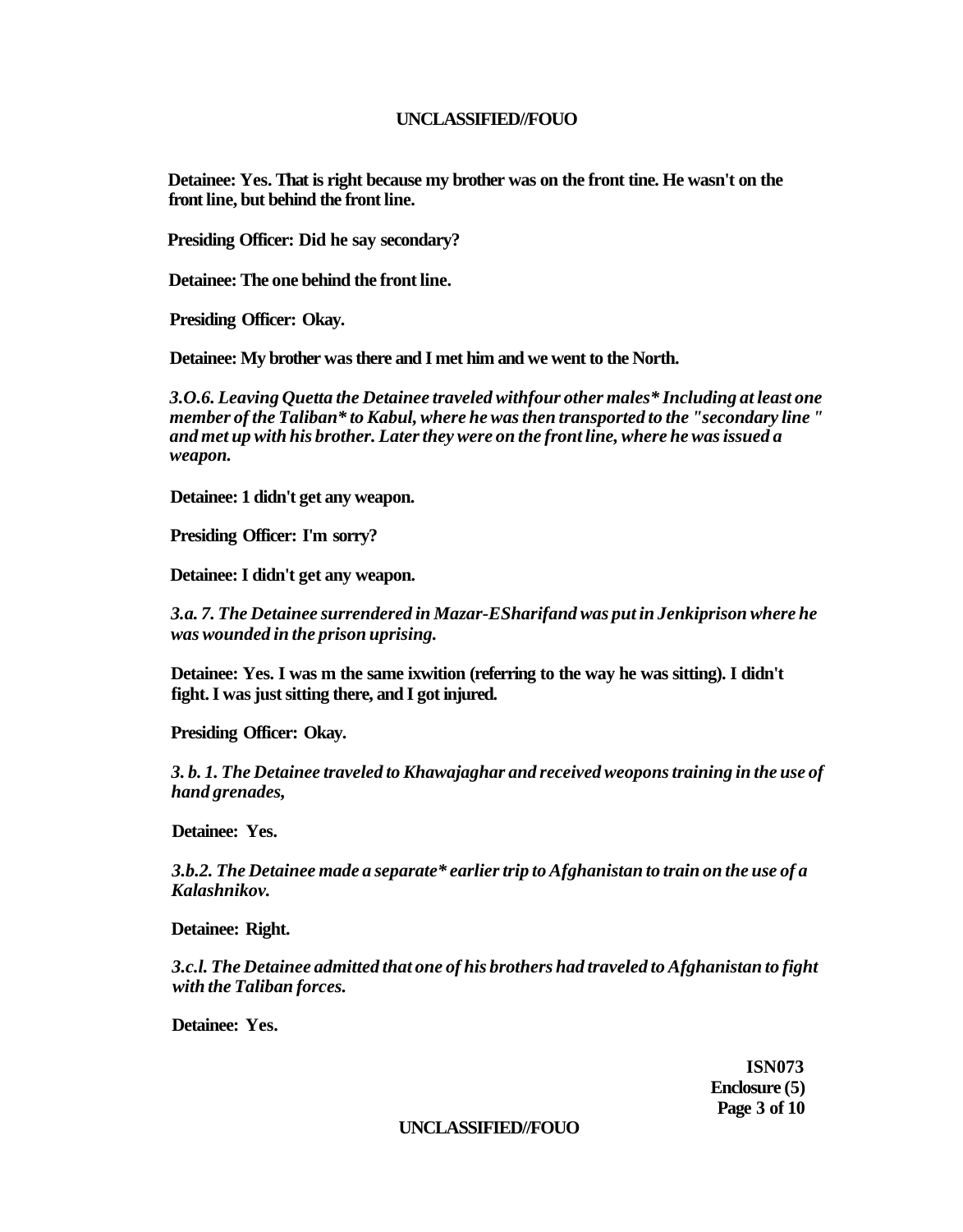*3. c. 2. The Detainee's name and information was found on a list of Arabic names, aliases, and nationalities recovered from safe house raids associated with suspected al Qaida in Karachi Pakistan.* 

**Detainee: I trained on the Kalashnikov and hand grenades. Is that something I can do, or is that an accusation against me?** 

**Presiding Officer: It's just a statement. Is that a question? That has nothing to do with being in Karachi, Pakistan right? It doesn't seem to have anything to do with what he just commented on.** 

**Detainee: Ijust remembered something. You are right, it doesn't have anything to do with Karachi, Pakistan. Ijust went back.** 

**Presiding Officer: We are going to have questions for you at the end and you can explain it at the end.** 

**Detainee: Do you want me to answer number two about my name?** 

**Presiding Officer If you like.** 

**Detainee: This is the first time I have heard about it Nobody uses real names. Maybe they found my name but I don't know anything about it I don't know anything about this subject but if they wanted to know who I am and if my name was on this list, go back to those people who gave you this information and ask them.** 

*3.C.3. The Detainee stayed in safe houses at Kandahar and Kabul, Afghanistan, which were used by the Taliban to process and lodge Arabs traveling in Afghanistan to participate in the Jihad* 

**Detainee: AU of the people who traveled had to go to the Taliban. Whatever you want to do you have to go through the Taliban. If they are going for jihad or not; I didn't have another way to go and see my brother.** 

**Presiding Officer: Okay.** 

*3.C.4. In early 2001, Detainee left weapons training at Melek Center in Kabul, Afghanistan, to return to Saudi Arabia for the Hqjj. During this travel, he was detained with another Saudi Detainee at a Bahrain airport, questioned about their time in Afghanistan, and released. A tape of Bin Laden callingJbr Jihad was confiscated from the accompanying Saudi Detainee by Bahrain customs agents.* 

**Detainee: Yes, they arrested me in Bahrain and they asked me if I was in Afghanistan and 2 said yes. About that tape; I don't know anything about it I heard mis from you. The Bahraini people they know about this cassette more than me. I don't know anything about it.** 

> **ISN073 Enclosure (5) Page 4 of 10**

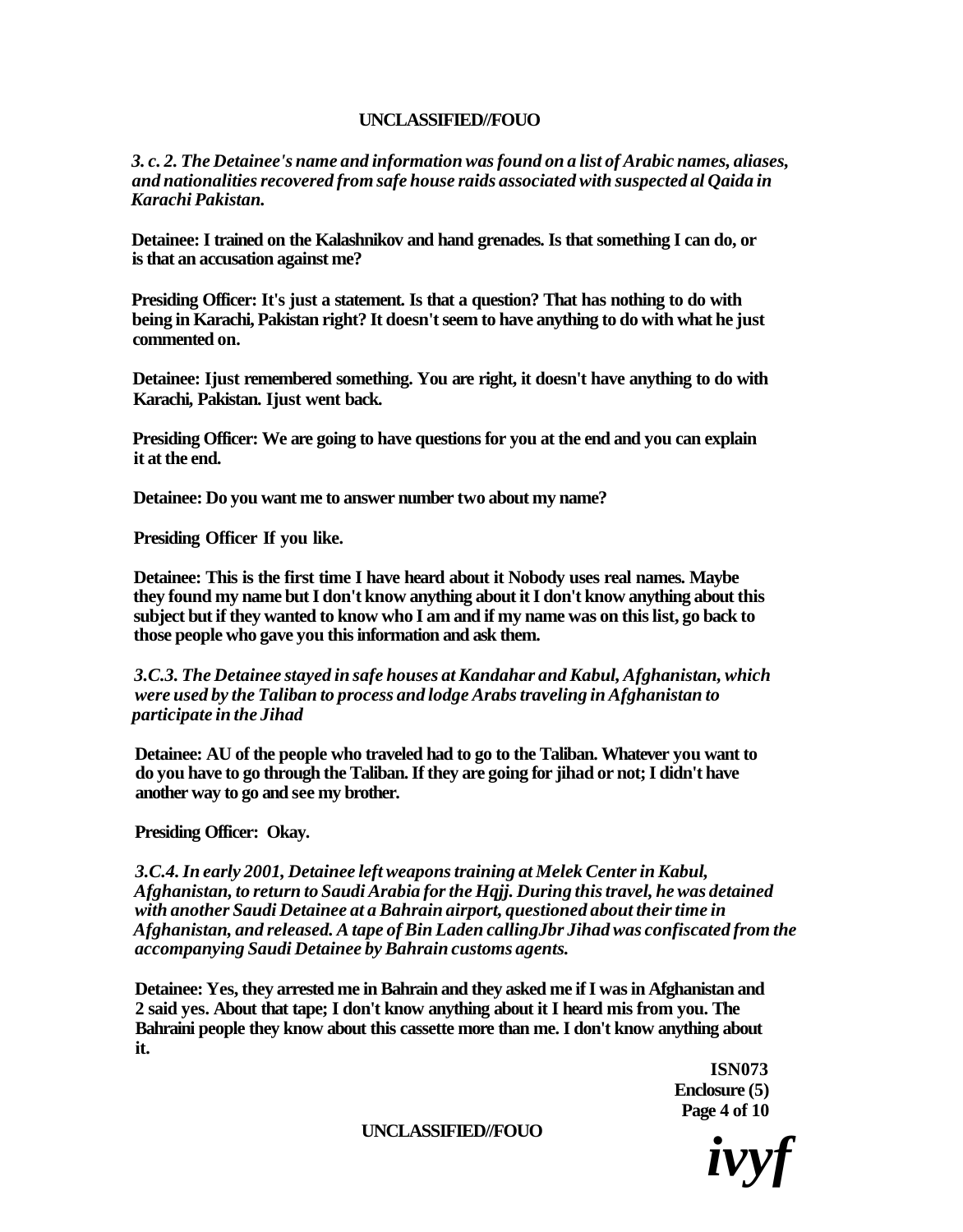**Presiding Officer: Okay.** 

*3. d. 1. Prior to departing for thefromlines, the Detainee was issued one Kalashnikov, three magazines and two hand grenades.* 

**Detainee: Yes.** 

*3.d2. lite Detainee was on thefrontlines in Khawajaghar manning a foxhole for five months.* 

**Detainee: My brother convinced me to go there and said that I wasn't going to do anything but sitting, eating, and chatting with others. They didn't let me be a guard. I spent all of my time with my brother on the frontline. There was no fighting.** 

*3.e.l. The Detainee said his brother taught him how to use hand grenades.* 

**Detainee: Yes.** 

*3.e.2. The Detainee admitted that he had a Kalashnikov and some hand grenades when he surrendered at Mazar-eSharif* 

**Detainee: Yes.** 

*4.a. The Detainee stated that, although he heard Imams talking aboutfatwa for Muslims to take up the jihad in Afghanistan, he went to Afghanistan to be with his brother, not to be part of the Taliban, the Detainee stated that he had an older brother who was already in Afghanistan and the Detainee wanted to go and stay with him for four months, then return to Saudi Arabia.* 

**Detainee: Yes.** 

*4.b. The Detainee stated that although his brother called him a few times from Kabul to try to convince him to go to Afghanistan, he does not have any knowledge of his brother (Abdul Rahman) recruiting for the Taliban in Saudi Arabia.* 

**Detainee: Right.** 

*4.c. The Detainee stated that if he were to be released, he would like to return to Taif, Saudi Arabia where he would attempt to go to college and continue his education. The Detainee explained that prior to traveling to Afghanistan, he was enrolled at a teacher's college for approximately two months. The Detainee stated that he was interested in pursuing a degree m religious studies. He added however, that if released, he would likely change his focus to studying the Arabic language, or perhaps Biology.* 

**Detainee: Yes,** 

**ISN073 Enclosure (5) Page 5 of 10**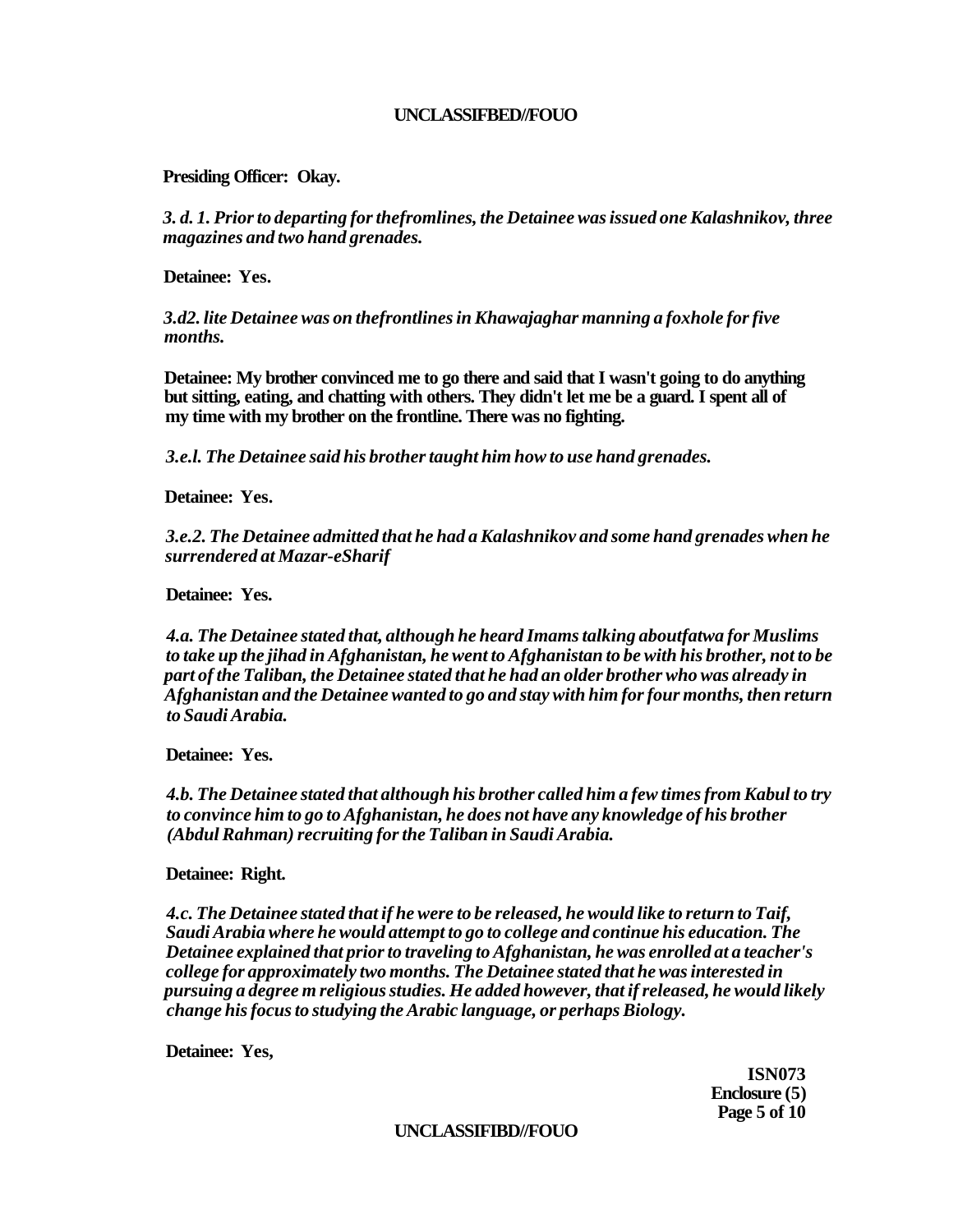*4,d. The Detainee claims he was never associated with al Qaida and says he understands why the Americans are pursuing Usama Bin Laden and says that the actions of Usama Bin Laden and al Qaida have brought shame to the Islamic community.* 

#### **Detainee: Yes.**

*The Designated MUltary Officer confirm^ that he had no further information to present and requested a closed session to discuss classified information relevant to the disposition of the Detainee,* 

*The Presiding Officer opened the hearing to the Detainee to present information to the Administrative Review Board with the assistance of 'the Assisting Military Officer.* 

**Presiding Officer: Assisting Military Officer, does the Detainee want to present any information to this Administrative Review Board including written statements, oral statements, or witness statements prepared on his behalf?** 

**Assisting Military Officer: Sir, in addition to the statements that the Detainee just made regarding the unclassified summary, he would like to address the board with an oral statement at the appropriate time.** 

**Presiding Officer; I'm going to depart from the scenario and... Yusif, you have already been sworn in so we are going to continue the process but since you are already sworn just as a reminder that what you will say is under oath.** 

**Detainee: Yes.** 

**Presiding Officer: You may begin your statement** 

**Detainee; I saw it in myself, if I wanted to be a trouble man I would have never surrendered myself. I don't have a problem with anybody and you can ask the Saudi government. I never saw an American military man in my life until they brought me here; in Kandahar. I don't have any problem with you. All that I did was go to visit my brother and that's what happened to me. When we heard that there was a problem with the U.S. I decided to leave. They said the roads were closed going to Pakistan on the borders. If you release me and let me go 1 will take care of myself and what I hope to do is like any young man wants to do with his life is to continue his studies and be with his brothers and start a family. I don't have a problem with you at all. But if you don't let me go and whatever you want to do with me, I don't worry. Through the fight a lot of people died and a lot of innocent people died. There are innocent people here (inaudible). I don't have a problem with you, I thought when I was going to come over here my life would be miserable and bad but it's not; I'm eating good and sleeping good and they are treating me good. Just like anybody else. I didn't find anything that I can complain about. I made a mistake because I left home to see my brother. If you want to punish me; it's enough because I have been here three years. I lost my school. I am far from my family my sisters and my** 

> **ISN073 Enclosure (S) Page 6 of 10**

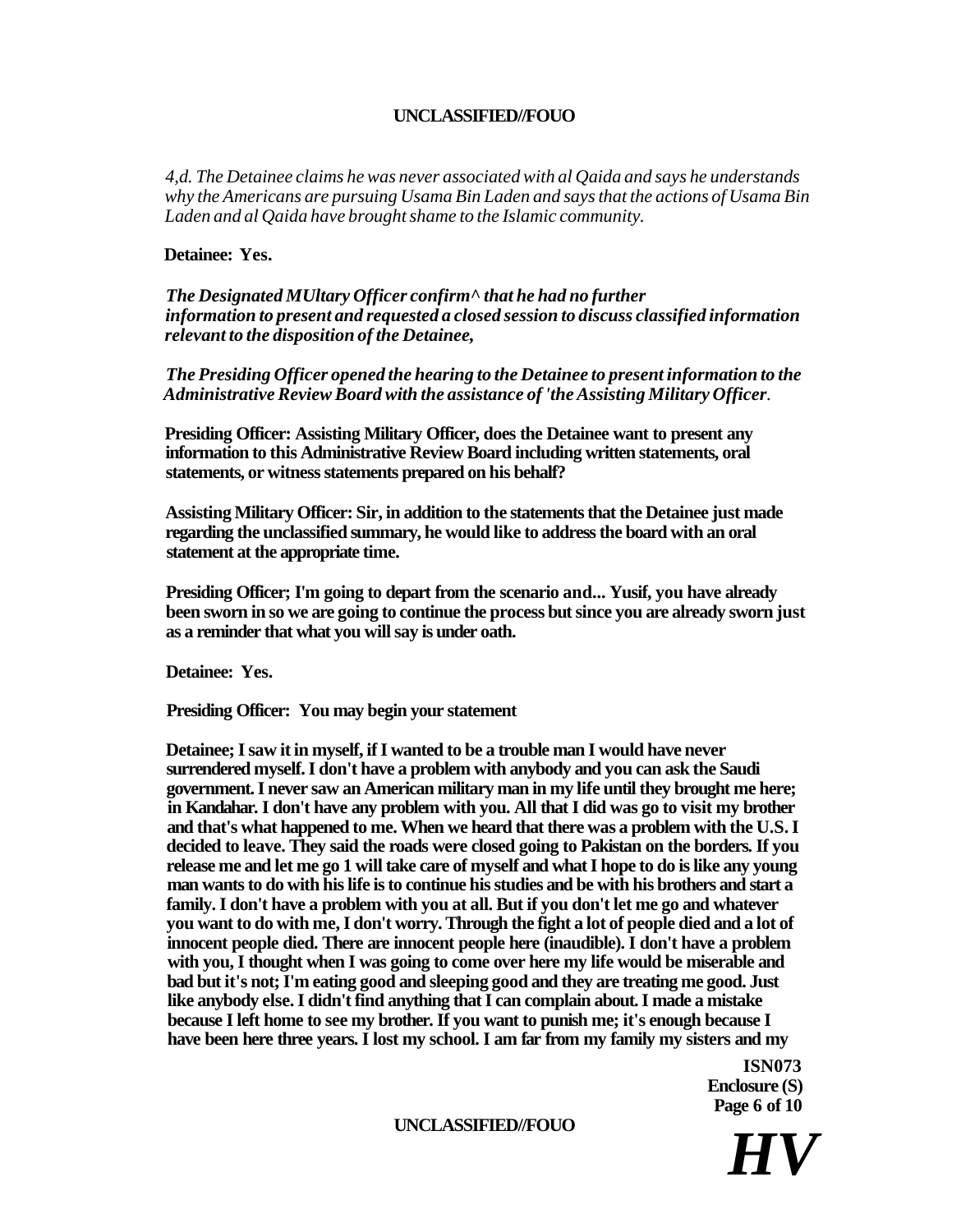brothers. I lost my dad. I have a lot of problems. That's all that I have and as I mentioned I don't have a problem with you. Ask the government of Saudi Arabia about me, I don't have any problems. I have never been in a police station. This is the first time when they brought me here I recognized what interrogation was; I never seen it before. I lost three years here. Please look at my age and I want to go to my lire. That's all mat I have to say.

Presiding Officer: Yusif, does that conclude your statement?

Detainee: Yes.

Presiding Officer: Assisting Military Officer, do you have any questions for ihe Detainee?

Assisting Military Officer: Do you have any questions that you would like to ask the board?

Detainee: To be tinned on how to use weapons, is that something that you accuse someone of doing?

Presiding Officer: The question originally was that he had training in grenades and the Kalashnikov and it was just to verity if he acknowledged whether he did or didn't It's not something that is right or wrong, we just wanted to see what his answer was. Any additional questions for the Detainee?

Assisting Military Officer No.

Presiding Officer Designated Military Officer, do you have any questions for the Detainee?

Designated Military Officer No sir.

Presiding Officer Do any Administrative Review Board members have any questions for the Detainee?

Administrative Review Board members' questions

- Q. One of die statements you made in front of us was I did not get any weapon. There is a statement in here and I'm going to read it again and it says, \*The Detainee admitted that he had a Kalashnikov and some grenades when he surrendered at Mazar-E-Sharif." You answered to that yes. My question is if you did not get any weapons, how did you have a weapon when yon surrendered?
- A. I didn't get any weapons when I went to visit my brother on the front line. That is whatl meant
- Q. When did you get weapons?
- A. When I left Kabul with my brother going to the North, That's when they gave me weapons. In Kabul I didn't have any weapons.

ISN073 Enclosure (5) Page 7 of 10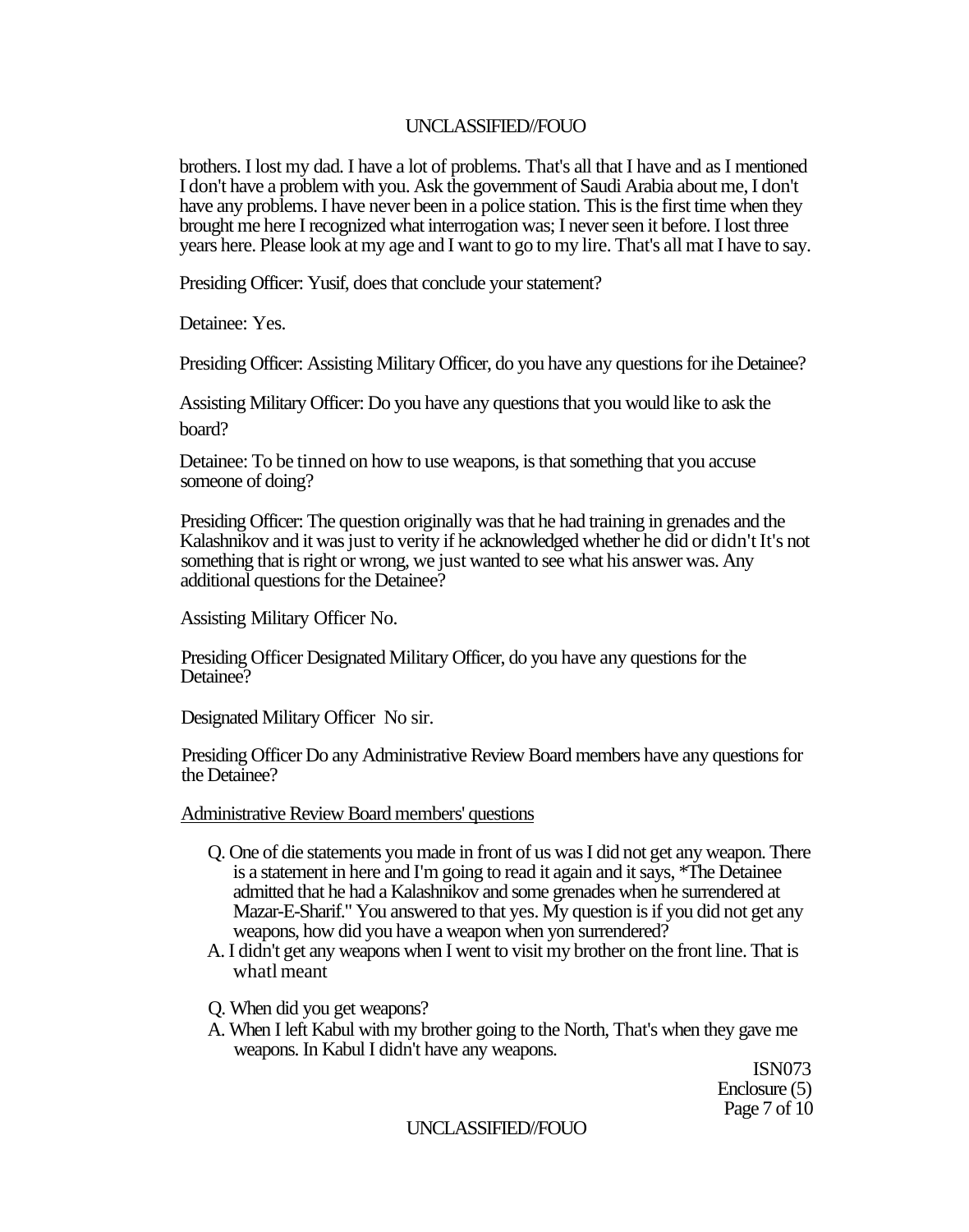- **Q. The brother you went to see in Afghanistan, where is he today do you know? A\* He died. He was killed in a castle.**
- **Q. This brother was a member of the Taliban?**
- **A. Yes.**
- **Q. Do you know what he did in the Taliban?**
- **A. While I was with him, he was eating and sleeping with me. He was a guard. He was just a guard.**
- **Q. When you were detained in Saudi Arabia with your friend and your friend had a tape, how long had you been traveling with that friend when you were detained in Saudi Arabia?**
- **A. I met him in Pakistan in the hotel. We left the hotel to the airport so it was a few days. We didn't stay that long in Pakistan.**
- **Q. Do you agree that you received extensive training on how to use the Kalashnikov rifle and on how to use hand grenades?**
- **A. I spent one week in Malik (ph) Training Center for the Kalashnikov and my brother taught how to throw the grenades.**
- **Q. Do you agree that you were issued a Kalashnikov and grenades at some time when you were seeing your brother, you were given a rifle and grenades?**
- **A. IdicVttiketogowfmmybrothertofhenrat there was no fight He said we just sit there and eat and sleep. Ifl wanted to go with him, I had to have a weapon with me. It was hard for me to leave my brother living on the front line area differentirom how I was; I had to go. I came just to see him, so I wanted to be next to him. I asked my brother to stay away from the front line; I said here it is better. He said no don't worry about it We'll go to the front, nothing is happening and we'll just sleeping, chatting, and eating.**
- **Q. You spent five months ma foxhole with your brother?**
- **A. I didn't spend all of that five months in that foxhole. We would go to a village to shower, eat, and wash. It was about six months and most of it was in the morning.**
- **Q. Can you elaborate on if he didn't spend five months in the foxhole? Can you elaborate about the showers and the village? How much time in the two places, on the frontline or in the village or vise versa?**
- **A. Me, my brother, and the others we never spent all that time in that hole. If we spent one week in that foxhole, we spent two weeks in the village. I cannot say exactly but that's approximately the time.**

**Presiding Officer: That is fine.** 

**ISN073 Enclosure (5) Page 8 of 10** 

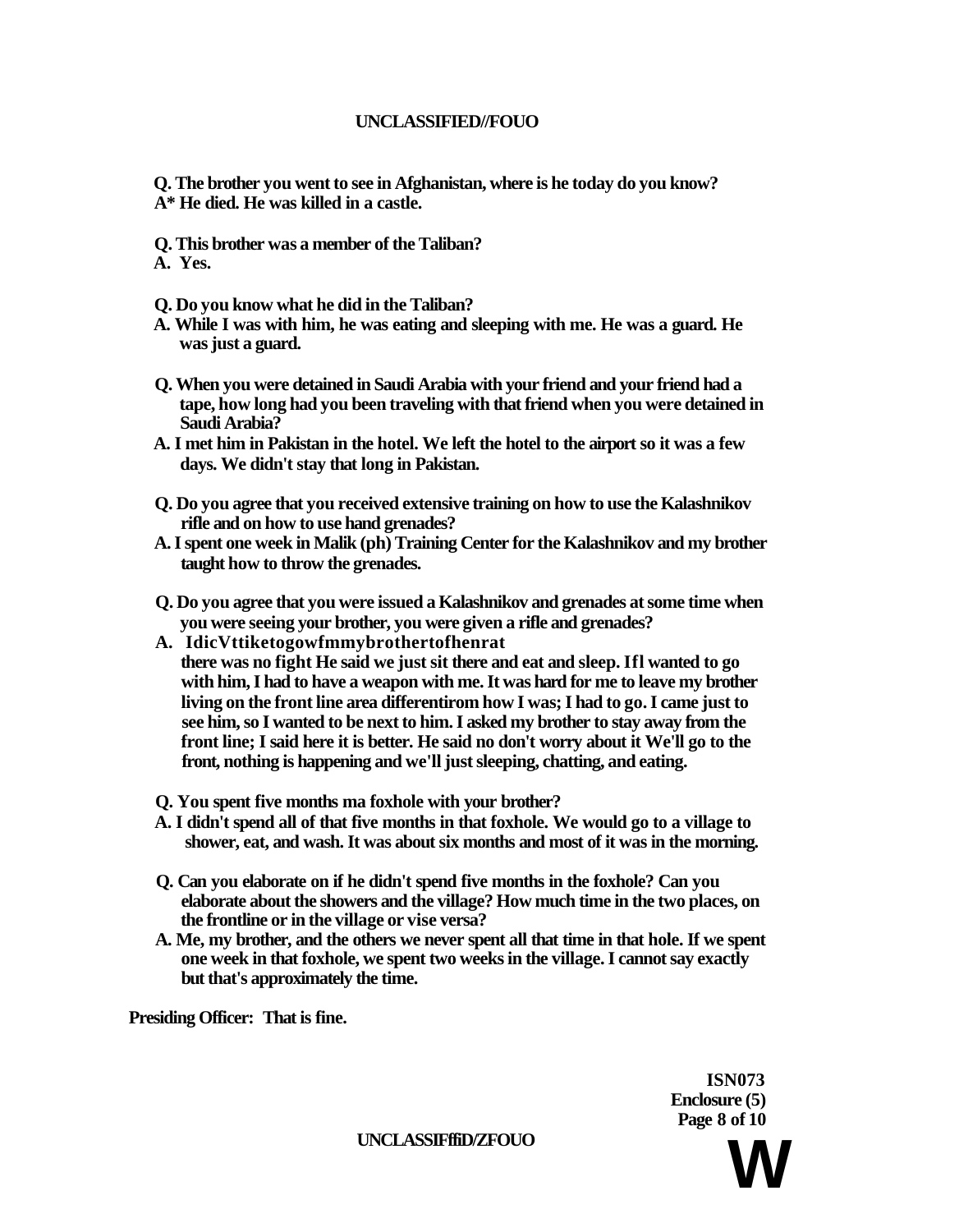**Administrative Review Board member: (speaking to the translator} Does foxhole translate easily?** 

**Translator: I had to ask one ofthe officers to explain it tome. (Laughter)** 

**Presiding Officer: Explam why we air laughing (speaking to translator).** 

**Detainee: I don't know why you call it foxhole. (Laughter)** 

- **Q. After you graduate from college what do you plan to do?**
- **A. I will keep getting degrees, I win many and stay with my family.**
- **Q. What do you plan to do for a career after you get out of college?**
- **A. I will keep getting degrees but I will be a teacher. Ifl can't find ajob as a teacher, I will work for the government. Ifl don't get a degree and can't work as a teacher I will find a job with the government.**

**Detainee: Can you help me to get married? (Laughter)** 

**Presiding Officer: At least he has a sense of humor.** 

**Q. How many sisters and how many brothers do you still have surviving? A. 1 have five brothers and six sisters.** 

- **Q. You mentioned you have a lot of problems. Is that in relation to your injury from the prison?**
- **A. Yes, I got injured in Jenki.**
- **Q. You mentioned you were never arrested, I'm assuming other man that time in Saudi Arabia when you were arrested going home... Bahrain.**
- **A. Yes.**
- **Q. When you say you were arrested there, were you taken into custody?**
- **A. They took me on the side, and talked to me in the airport. I don't know where they took the other person. They asked me where I had been, and I said I was training in Afghanistan. It didn't take that long, sir.**
- **Q. And then they Jet you go?**
- **A. Yes, they let me go.**
- **Q. And you didn't see the other guy again?**
- **A. We were together. They took him on the side and I didn't know what they did with him. But when we left me airport we left together.**

**Q. So they talked to you separately? A. Yes.** 

> **ISN073 Enclosure (5) Page 9 of 10**

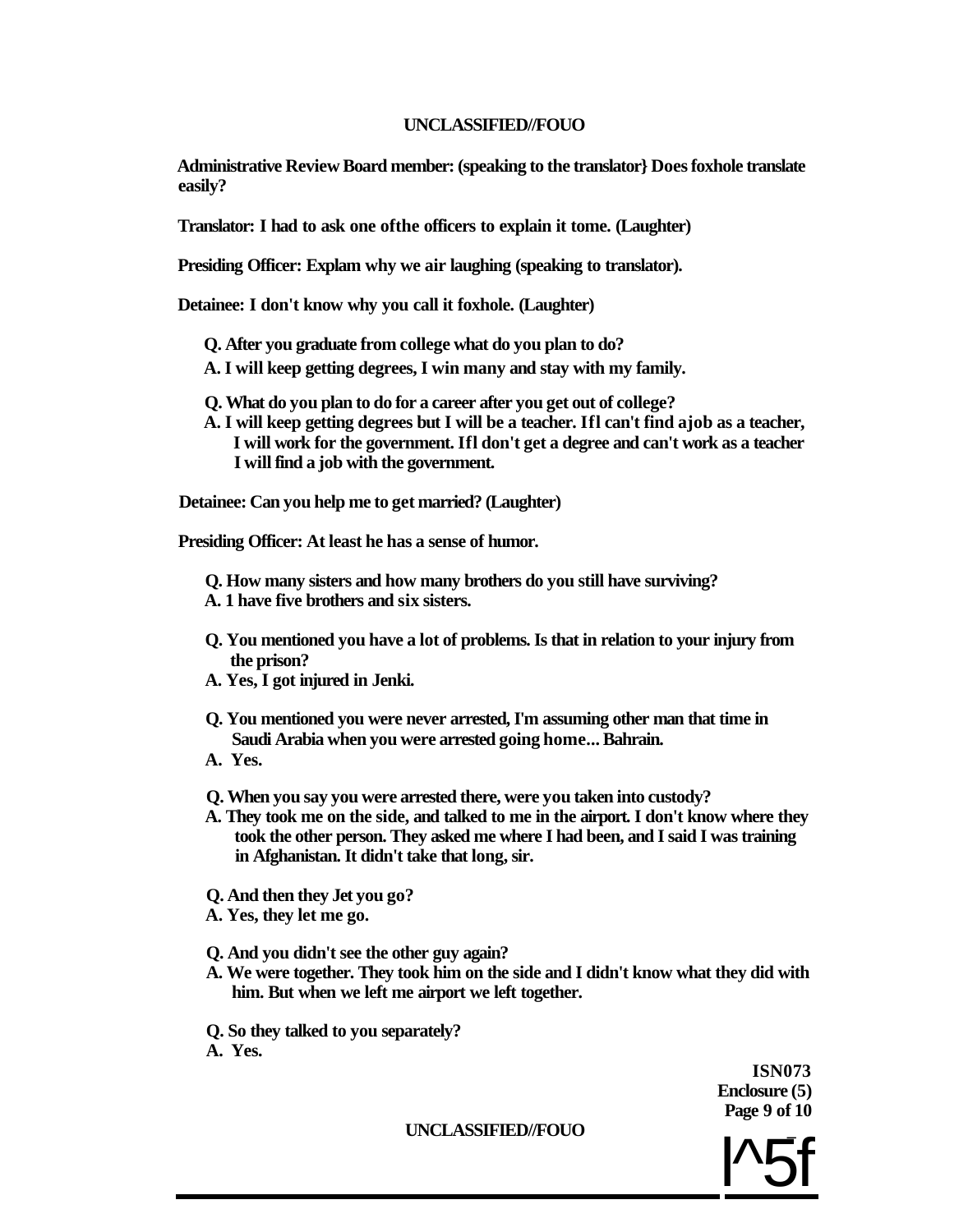**Presiding Officer: Thank you.** 

*The Presiding Officer confirmed that all unclassified information had been presented to the Administrative Review Board and closed the open session of the hearing,* 

*The Presiding Officer explained the remainder of the Administrative Review Board process to the Detainee and adjourned the open session,* 

# **AUTHENTICATION**

**I certify the material contained in this transcript is a true and accurate summary of the testimony given during the proceedings.** 

**Colonel, U'S. Marine Corps Presiding Officer** 

**1SN073 Enclosure (5) Page 10 of 10** 

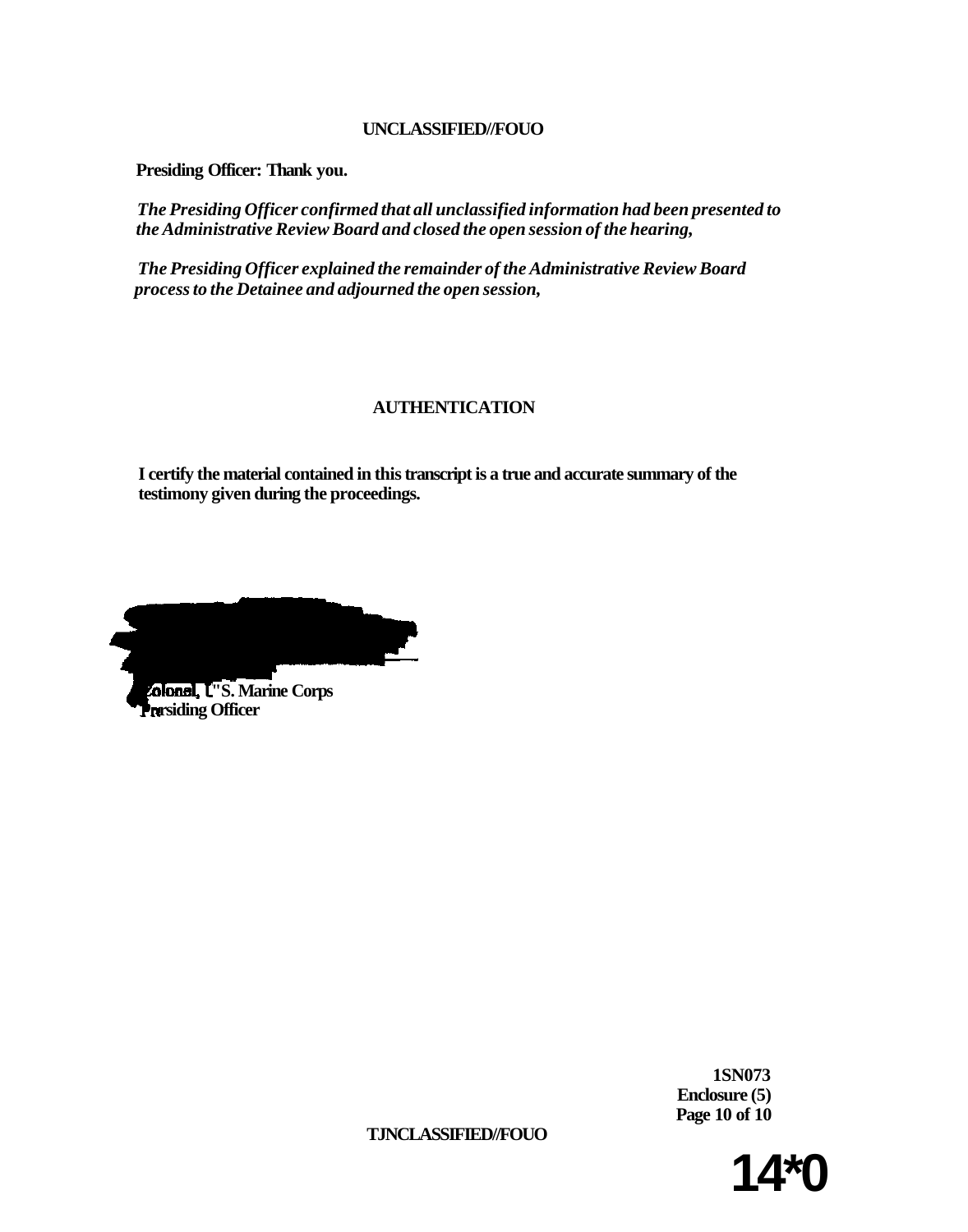# **Summarized Administrative Review Board Detainee Statement**

*The Presiding Officer read (he Hearing Instructions to the Detainee and confirmed that he understood and had no questions\** 

*The Assisting Military Officer presented Exhibit EC-A, the Enemy Combatant Notation Form to the Administrative Review Board.* 

*TheAMOtken presentedExhibitEC-B, the Enemy Combatant Election Form to the Administrative Review Board.* 

**Presiding Officer: I note for the record that in the first comments you crossed out the last line, which reads, he never met Osama El Hashimi.** 

**Assisting Military Officer: Yes sir. In the pre-meeting here it came up that he did infect meet him and we removed it from that Exhibit** 

**Presiding Officer: Thank you.** 

*The Designated Miiitary Officer presented Exhibits DMO-I, the UnciasstfledSummary of Information andDMO-2, the FBI Redaction Certification to the Administrative Review Board* 

*The DesignatedMilitary Officer gave a brief description of the contents of Exhibit DMO\*I<sup>t</sup> the Unclassified Summary of Information to the ABB.* 

*The Designated Military Officer confirmed that he had no adaltional unclassified information to present.* 

*The PresidingOfficer openedthe Administrative Review Board for the Detainee to present information with the assistance of the Assisting Military Officer,* 

**Presiding Officer: The Detainee may now present information to the Administrative Review Board. Assisting Military Officer, does the Det ^** 

**Administrative Review Board including written statements, oral statements, or witness statements prepared on his behalf?** 

**Assisting Military Officer Sir, the Detainee would like for me to speak on his behalf and reserves the right to make an oral statement depending upon the questioning.** 

**Presiding Officer: Please present what you have at this time,** 

**Assisting Military Officer** *Yes* **sir, it is included in EC-B the detainee requests us to provide a copy of the summary of evidence translated in Arabic, we did so. In response to the connection with Osama El Hashimi he stated that he was merely one of three that worked shifts at a phone booth. The booth attendants collected tees for those trwt use the long distance connected line.** 

**Regarding the statement that he was issued a KaIislmikovAK-47 with ammunition. The Detainee stated that he was never at Abu Al Ayna. He also stated he did not know of any martyr list.** 

**UNCLASSIFIED//FOUO ISN 206** 

**Enclosure (5) Page I of5**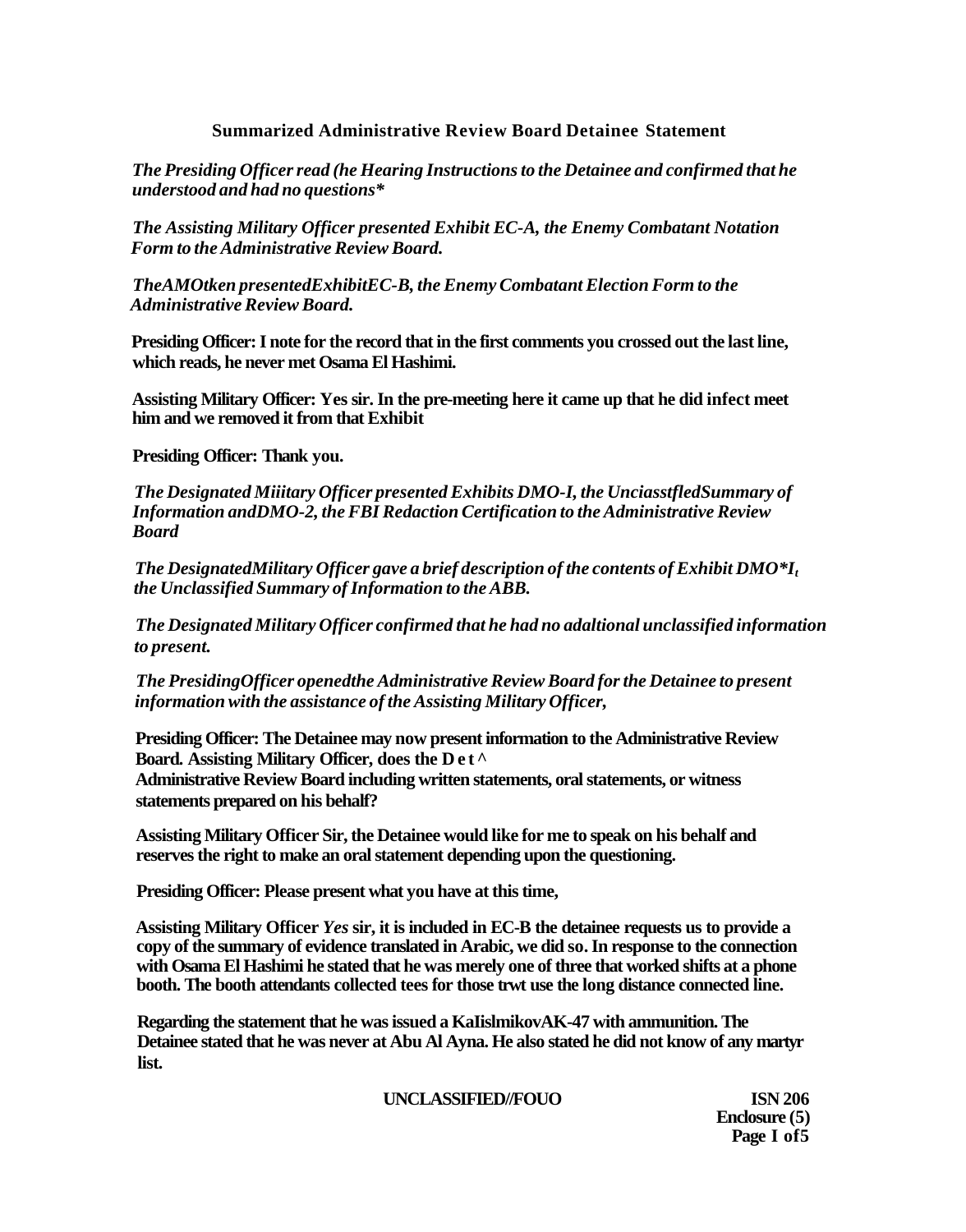# **UNCLASSDPIED//FOUO**

**In response to the allegation that he had stayed at the Algerian House in Jalalabad and met Abu Jafrar, the Detainee stated he was never in Jalalabad and he has never met Abu Jafiar.** 

**In response to the statement mat he stayed at a Taliban safe house, he agreed he was staying at the house but had never met any fighters. He stated he was at the house for less than two weeks.** 

**In response to the accusation that he was traveling with Taliban fighters in a convoy, the Detainee stated there was no other way out of the city.** 

**Regarding the statement that he had received weapons training; the Detainee stated he did not understand what was happening around him. He stated mat someone had fooled him into service.** 

**The Detainee offered a story how a Plummer had left a wrench and socket in his cell following work and rather than fighting with the guards r< caUed them over ar«l irnmediately, to ensure there were no bad feelings.** 

**He closed the meeting with this statement If released 1 will go home to my family\* I will get married and start a family of my own. If I am released I will never leave outside the boarders of my city. I will find a job and contribute to my family. I do not hate the U.S.; I will not be a threat. Release me and you will see. No further statements from the interview sir.** 

**Presiding Officer Thank you.** 

*Tltelh^idmgOfficerasksthe1UiaiHeeifhewish€stom<^asUaeme^* 

**Detainee: I will never be a threat to the United States, what would I have to say.** 

*If you wish 0 make a statement, do you want 0 make it under oath, and if so wUiyou take me Muslim oath. The Detainee dectines taking the Muslim oath.* 

**Presiding Officer: Abdullah do you wish to make any further comments other than the one you just did, prior to me asking if you wanted to take an oath.** 

**Detainee: Right now m this room I carmotteU you rww he is going to add to my statement if you let me go. Butifyouletmcgo.youwiUrlndCHitthatlvviUneverbeathreatiotJieUm^ States. The story about the Plummer was that the Plummer left his tools and I gave them back. That is the evidence that I will be good.** 

**Presiding Officer: Abdullah, does that conclude your statement?** 

**Detainee: I don't have anything extra to add.** 

**Presiding Officer: Thank you. Did the Assisting Military Officer provide the information you wanted us to hear?** 

**Detainee: Yes.** 

**Presiding Officer: Assistant Military Officer, do you have any questions for the Detainee? UNCLASSIFIED//FOUO ISN 206** 

**Enclosure (5) Page 2 of5**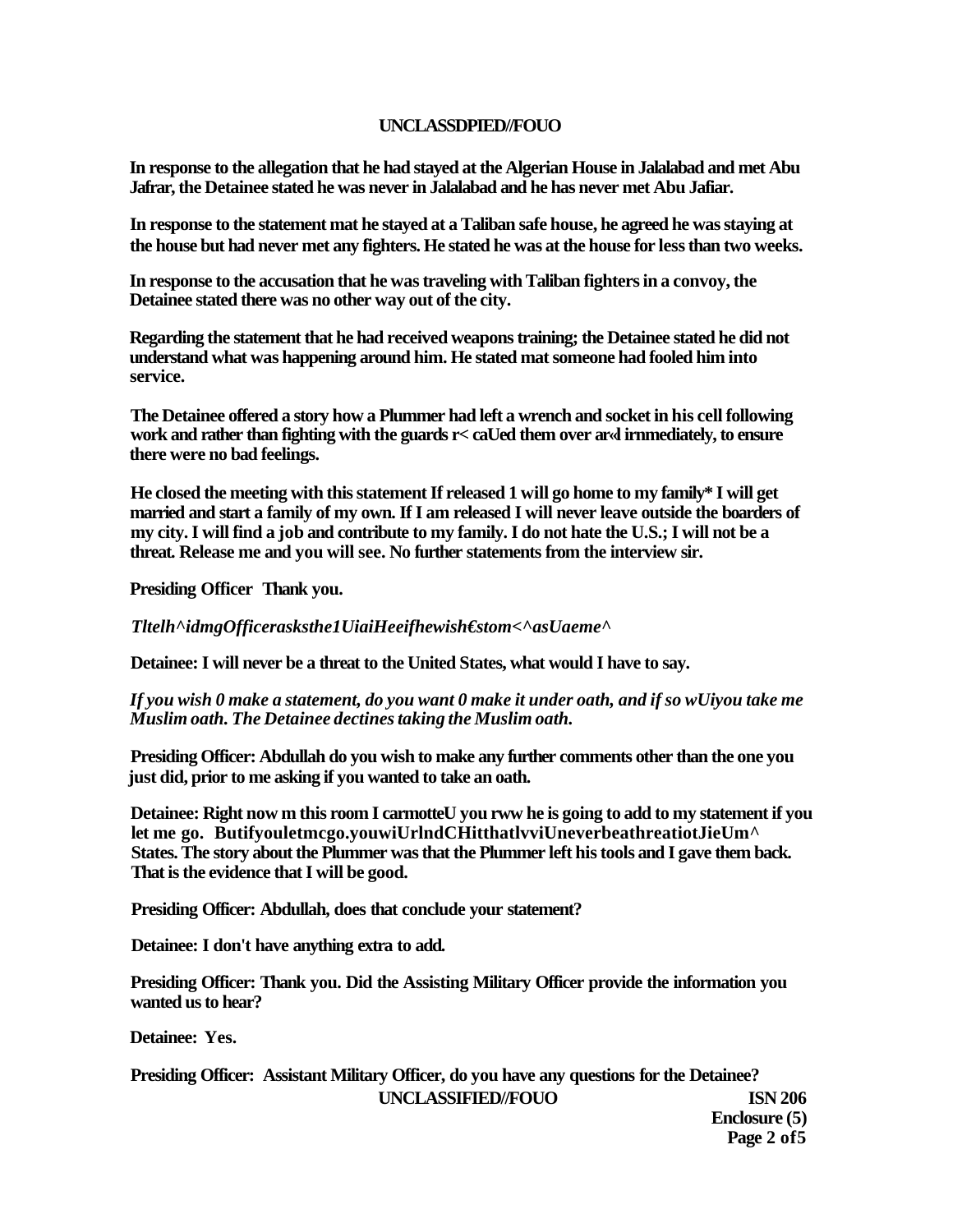**Assisting Military Officer: No sir.** 

**Presiding Officer: Designated Military Officer, do you have any questions for the Detainee?** 

**Designated Military Officer: No sir, I do not** 

**Presiding Officer Do any Administrative Review Board Members have any questions for the Detainee?** 

**Board Member Yes sir, I have two questions.** 

**Board Member Yes sir.** 

*Board Members Questions to the Detainee:* 

- **Q. When you stayed in the rest bouse in Kabul for 4 to 5 months, what did you do during that time?**
- **A. late, slept and went for training and came back.**
- **Q. Who tricked you into service? A. I mentioned his name during the interrogation.**
- **Q. Do you know what his name is?**
- **A. All I know is that his name is Abraham.**
- **Q. Abdullah, do you know the name of the training camp that you trained at outside of Kabul?**
- **A. I wasn't in a training camp; it was just a little house**
- **Q. Did it have a name?**
- **A. It maybe had a name, but I don't know.**
- **Q. Let me follow up on that You said that for the 4 or 5 months you were in Kabul when you stayed there we asked what you did, you stated you went for training. So where did you go for training?**
- **A. I mentioned that during the interrogation. I know how to get there; I just followed to where I got my training.**

**Q. How far away from the house that you were staying at was that?** 

**A. I cannot tell. I'm scared to say something and then you prove it not** 

**Q. Is that where you received training on the Kalishnikov and the PK Machine Gun? A. Yes.** 

**Q. Abdullah, do you know Abu Musab al Zarqawi? A. No.** 

**Q. Do you know Abu Zubaydah? UNC1ASSIFIED//FOUO ISN 206** 

**Enclosure (5) Page 3 of5 Wf3**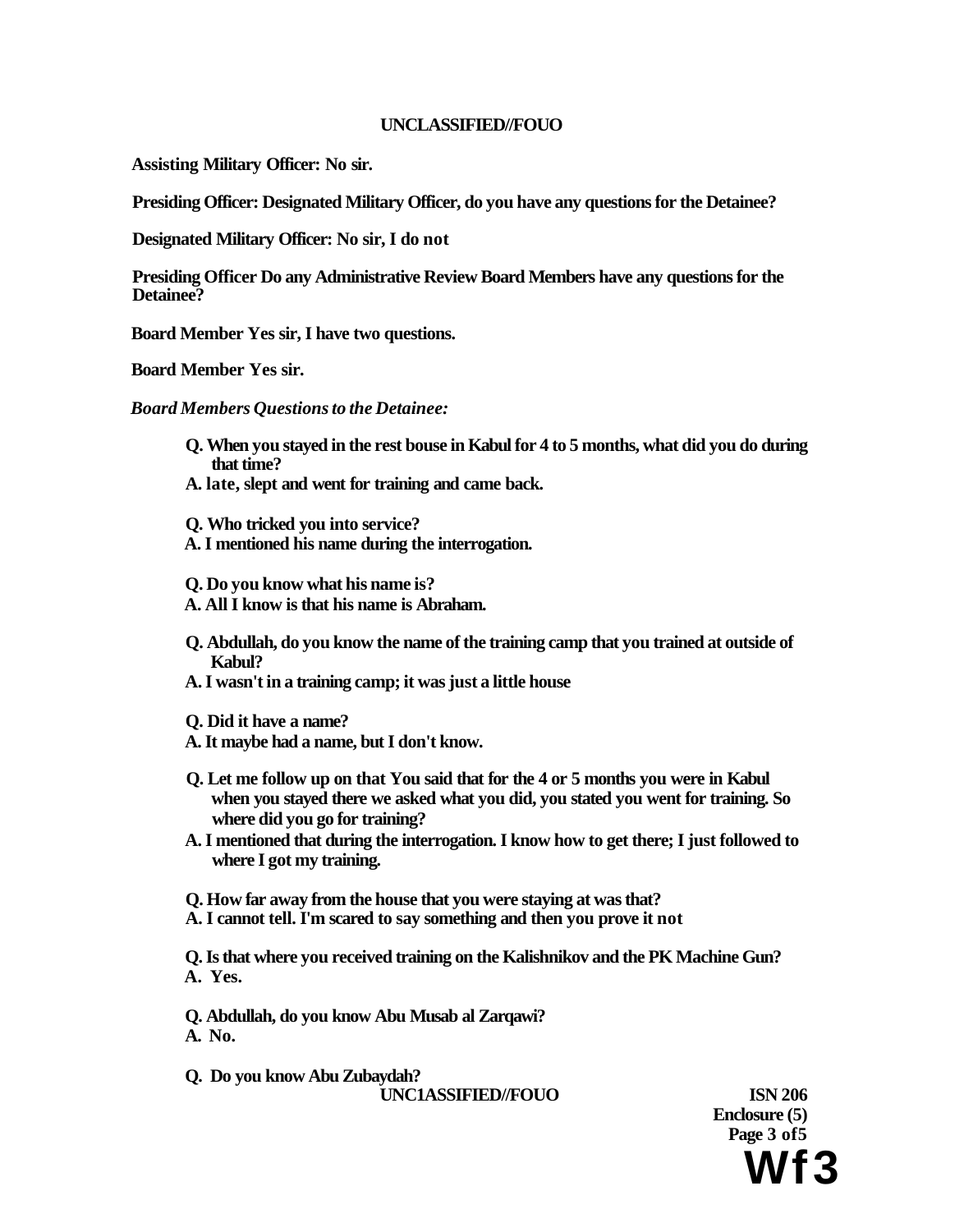- **A. No.**
- **Q. You said when you stayed in the guesthouse that Taliban Safe House in Konduz, you did not meet any fighters. Did you meet any other people in the safe house and if so with whom did you meet?**
- **A. I didn't have any relations with nobody.**
- **Q. Were there other people in the safe house?**
- **A, Approximately yes.**

**Q. Approximately yes, but you didn\*t meet any of them?** 

**A, I saw them around but I didn't talk to them.** 

**Q. Approximately how many other people were in the safe house?** 

- **A. I don't know.**
- **Q. Can you tell us more about the Jmld Fortress uprising, your story, how you got involved in that.**
- **A. Do you want the whole story?**
- **Q. Just your story.**
- **A. I was inside and mere was shooting, I stayed sitting in one place until the problem was over.**
- **Q. Were you injured in any way?**
- **A. Yes.**
- **Q. What injury did you sustain?**
- **A. In my left leg.**

**Q. You were shot in your left leg? A. I don't know. Something hit my leg.** 

- **Q. Did it require medical attention?**
- **A. Yes, after the problem was over they took me to the hospital. By the Red Cross.**
- **Q. Abdullah you have indicated you don't believe the United States is an enemy** *to*  **Islam. Is the United States and enemy to you in any way?**
- **A. No it's not.**
- **Q. Do you have any idea of what you plan to do if you are returned to your home country, in terms of employment? What do you plan to do for a job?**
- **A. God knows.**

**Q. Do you have any training of any kind to help you get a job? A. No.** 

### **UNCLASSIFIED//FOUO ISN 206**

**Enclosure (5) Page 4 of5 <vrv**